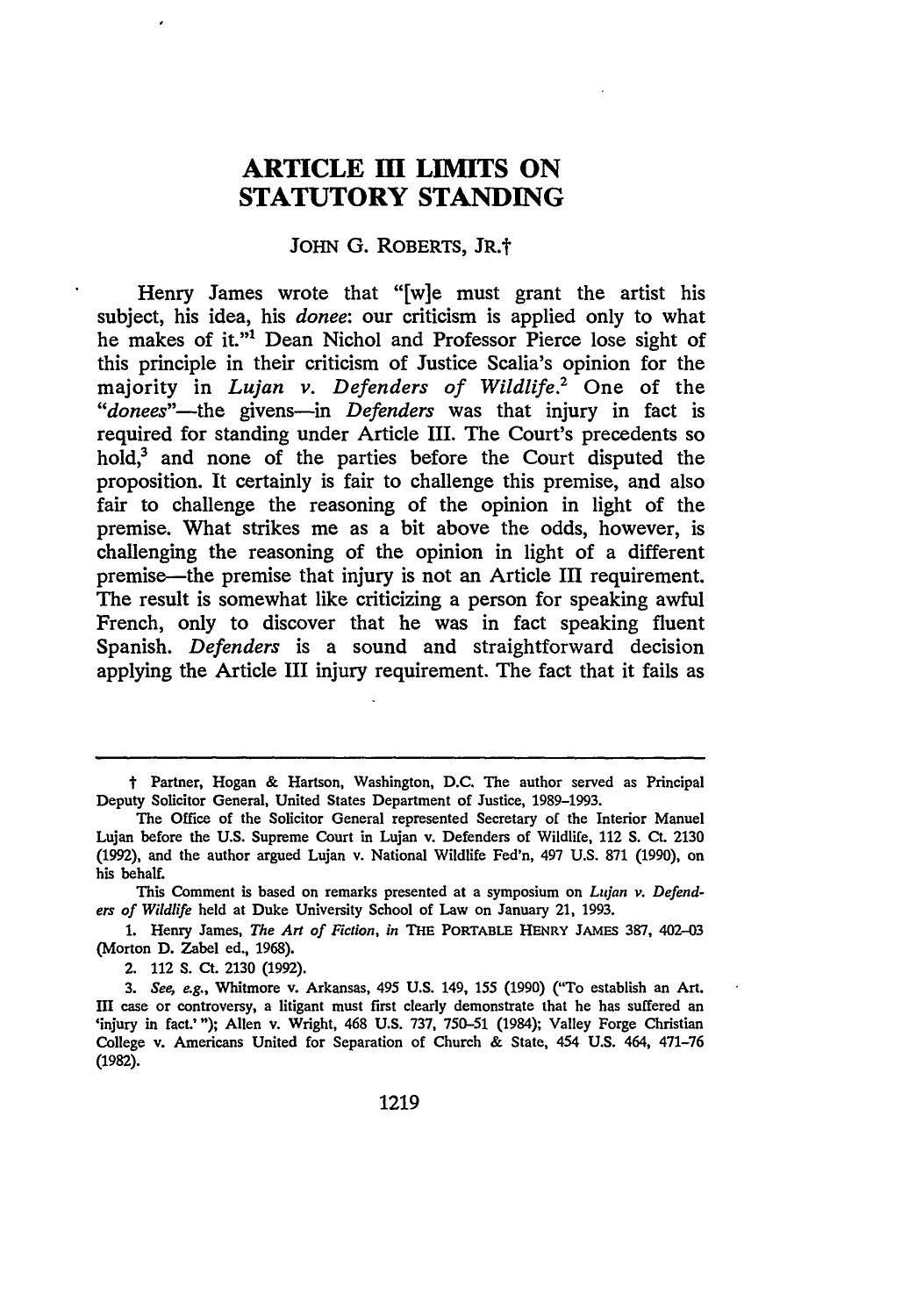an application of some other, non-constitutional concept of injury Dean Nichol prefers should come as no surprise.

Before considering whether *Defenders* is "a transformation in the law of standing"4 that is "inconsistent with the principle **.of** judicial restraint,"<sup>5</sup> it may be worthwhile to recall that the Supreme Court for some time has recognized standing as a constitutionally based doctrine designed to implement the Framers' concept of "the proper-and properly limited-role of the courts in a democratic society."6 The legitimacy of an unelected, lifetenured judiciary in our democratic republic is bolstered **by** the constitutional limitation of that judiciary's power in Article III to actual "cases" and "controversies." The need to resolve such an actual case or controversy provides the justification not only for judicial review over the popularly elected and accountable branches of the federal government,<sup>7</sup> but also for the exercise of judicial power itself, "which can so profoundly affect the lives, liberty, and property of those to whom it extends."<sup>8</sup> This is nothing new; the Court explained a century ago that the exercise of federal judicial power was legitimate only "as a necessity in the determination of real, earnest, and vital controversy."<sup>9</sup>

One way federal courts ensure that they have a "real, earnest, and vital controversy" before them is by testing the plaintiff's standing to bring suit. The plaintiff must allege at the pleading stage,<sup>10</sup> and later prove,<sup>11</sup> an injury that is fairly traceable to the defendant's challenged conduct and that is likely to be redressed **by** the relief sought.12 If the plaintiff cannot do so, the court must dismiss the case as beyond its power to decide-no matter

*6. Allen,* 468 **U.S.** at **750** (quoting Warth v. Seldin, 422 **U.S.** 490, 498 **(1975));** *see Valley Forge,* 454 **U.S.** at **471-76.**

**7.** *See* Marbury v. Madison, 5 **U.S. (1** Cranch) **137 (1803).**

*8. Valley Forge,* 454 **U.S.** at 473.

**9.** Chicago **&** Grand Trunk R.R. v. Wellman, 143 **U.S. 339,** 345 **(1892),** *quoted in Valley Forge,* 454 **U.S.** at 471.

**10.** *Se, e.g.,* Pennell v. City of San Jose, 485 **U.S. 1, 7 (1988);** *Warth,* 422 **U.S.** at **501.**

11. Lujan v. National Wildlife Fed'n, 497 U.S. 871, **883** (1990); *Warth,* 422 U.S. at **501;** United States v. SCRAP, 412 U.S. 669, 689 **(1973).**

12. Allen v. Wright, 468 U.S. **737, 751** (1984); *Valley Forge,* 454 U.S. at 472.

<sup>4.</sup> Gene R. Nichol, Jr., *Justice Scalia, Standing, and Public Law Litigation,* 42 **DUKE LJ** 1141, 1142 **(1993).**

**<sup>5.</sup>** Richard **J.** Pierce, Jr., Lujan v. Defenders of Wildlife: *Standing As a Judicially Imposed Limit on Legislative Power,* 42 DUKE **LJ. 1170,** 1200 **(1993).**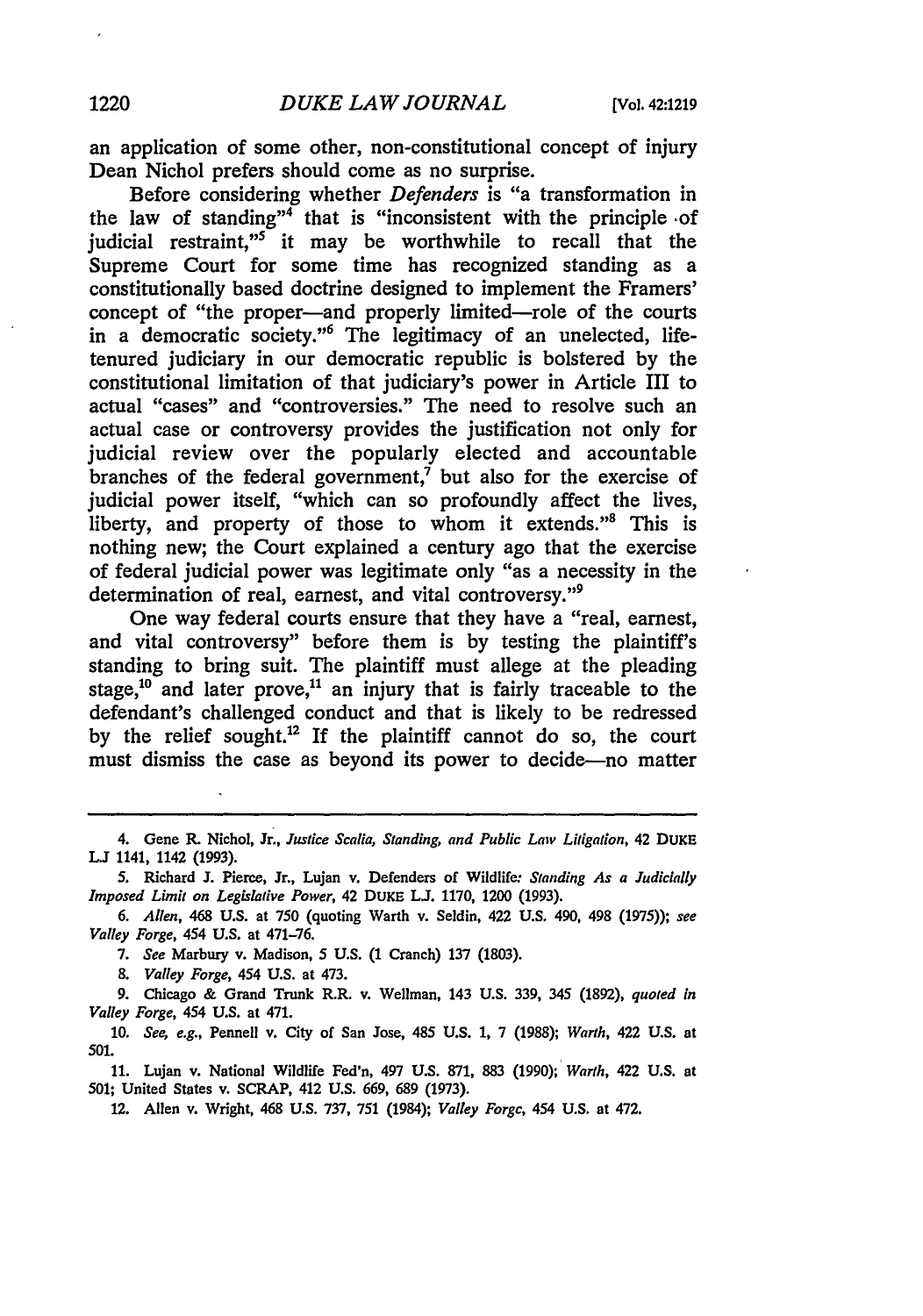when in the litigation the flaw is discovered or arises.<sup>13</sup> A dismissal on the basis of standing prevents the court from reaching and deciding the merits of the case, whether for the plaintiff or the defendant. Standing is thus properly regarded as a doctrine of judicial self-restraint.<sup>14</sup>

*The Defenders* Court engaged in just such an exercise of judicial self-restraint, soundly based on precedent. The Court concluded that the plaintiff had failed to prove injury in  $fact<sup>15</sup>$ . hardly a surprising result under the Court's standing precedents, given the vague and amorphous nature of ihe plaintiff's claims of injury. The Court then concluded that Congress nonetheless intended the plaintiff to have a right to sue under the statute in question.<sup>16</sup> Although I regard this ruling as more problematic.<sup>17</sup> the conclusion that so surprises Dean Nichol and Professor Pierce-that the Endangered Species Act is therefore unconstitutional as applied to this particular plaintiff in this particular lawsuit-follows inexorably, and is no less an act of judicial selfrestraint than any other dismissal on the basis of standing.

Dean Nichol first faults the Court for failing to overturn established precedent and rule that injury in fact is not, after all, a requirement of Article III. According to Dean Nichol, James Madison's statement that the federal courts would be limited to matters of "a Judiciary nature"<sup>18</sup> was "obviously circular," and historical scholarship has shown that the injury requirement is not constitutionally based.19 **A** response to the historical scholarship is beyond the scope of this  $Comment.<sup>20</sup>$  The Framers recognized

15. Lujan v. Defenders of Wildlife, 112 **S.** Ct. 2130, 2138 (1992).

16. *IL* at 2145.

17. *See infra* text accompanying notes 49-53.

**18.** 2 **RECORDS OF THE FEDERAL CONVENTION OF** 1787, at 430 (Max Farrand ed., 1966).

19. Nichol, *supra* note 4, at 1150-52.

20. I would note, however, that Dean Nichol's confidence in the constitutionality of *qui tam* actions is not universally shared. The question is currently pending before the

<sup>13.</sup> Bender v. Williamsport Area Sch. Dist., 475 **U.S.** 534, 546 (1986); **cf.** Gwaltney of Smithfield, Ltd. v. Chesapeake Bay Found., 484 **U.S.** 49, 66-67 **(1987)** (analyzing development of lack of standing during pendency **of** case in terms of mootness).

<sup>14.</sup> *See* United States v. Richardson, 418 **U.S.** 166, 188 (1974) (Powell, J., concurring) ("Relaxation of standing requirements is directly related to the expansion of judicial power."). This point is true whether or not the standing decision is correct in any particular case. If a court errs in its standing dismissal and should have reached the merits, that court is wrong-not activist.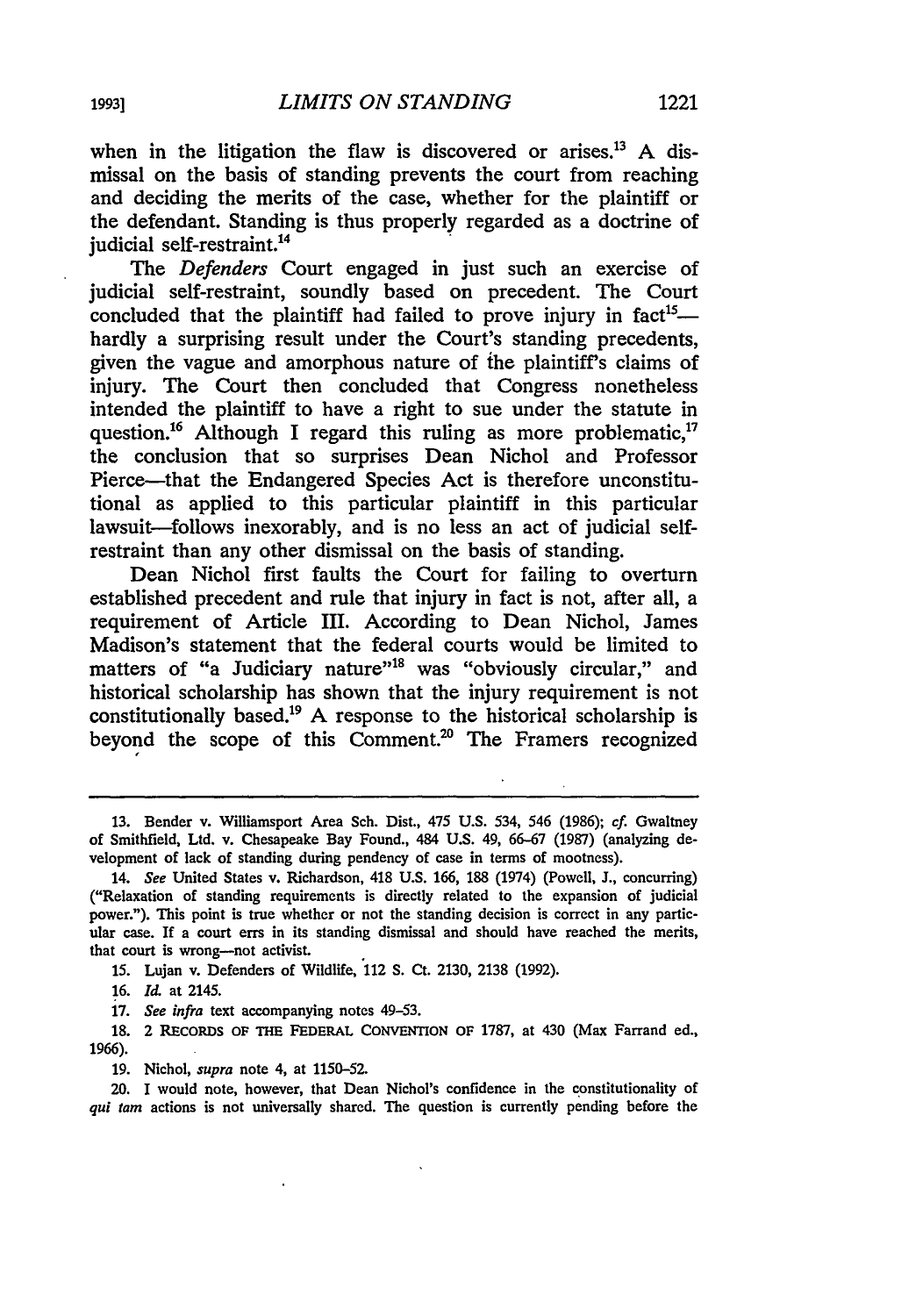that legislative, executive, and judicial functions were not divided into hard and fast categories, but, as Justice Scalia noted in *Defenders,* the "landmarks" defining the tasks of the judiciary are "less uncertain" than those delimiting the responsibilities of the other branches.<sup>21</sup> There are landmarks—the inquiry is not circular.

In any event, the objection to the Court's refusal to abandon injury as an Article III element of standing is a curious one in a discussion otherwise critical **-** of supposed judicial activism. The Court has recognized the constitutional nature of the injury requirement for some time, certainly before Justice Scalia's appointment to the Supreme Court.<sup>22</sup> As Dean Nichol notes, the academic community is less convinced, $^{23}$  but the Court is firmly committed. No party before the Court in *Defenders* suggested

21. Lujan v. Defenders of Wildlife, 112 **S.** Ct. 2130, 2136 (1992).

22. *See* PAUL M. BATOR **ET AL, HART AND WECHSLER'S THE FEDERAL COURTS AND THE FEDERAL SYSTEM 123 (3d** ed. **1988)** ("The cases have long accepted the principle that Article **III** itself requires the plaintiff to show that he was injured **by** the conduct under challenge.").

**23.** Nichol, *supra* note 4, at 1151-52; *see, e.g.,* Raoul Berger, *Standing to Sue in Public Actions: Is It a Constitutional Requirement?,* **78** YALE **L.J. 816, 839 (1969);** Louis **L.** Jaffee, *The Citizen as Litigant in Public Actions: The Non-Hohfeldian or Ideological Plaintiff,* **116 U.** PA. L. REV. **1033,** 1044 **(1968);** Cass R. Sunstein, *Standing and the Privatization of Public Law,* 88 **COLUM.** L. **REV.** 1432, 1474-80 (1988); Steven L. Winter, *The Metaphor of Standing and the Problem of Self-Governance,* 40 **STAN.** L. REV. 1371, 1395-96 **(1988).**

**U.S.** Court of Appeals for the Ninth Circuit. United States *ex rel.* Madden v. General Dynamics, No. CV-88-05352-WMB (C.D. Cal. filed Sept. 6, 1988), *petition for permission to appeal granted,* No. 92-56042 (9th Cir. Aug. 26, 1992); United States *ex* rel. Kelly v. The Boeing Co., No. CV-89-1732-R (W.D. Wash. filed Nov. 30, 1989), *petition for permission to appeal granted,* No. 92-3660 (9th Cir. Sept. **11,** 1992). The Office of Legal Counsel of the **U.S.** Department of Justice has formally opined that such actions are unconstitutional. *See* Constitutionality of the *Qui Tam* Provisions of the False Claims Act, **13** Op. **Off.** Legal Counsel 249 (1989) (preliminary print). In any event, reliance on "the business of the Colonial courts and the courts of Westminster when the Constitution was framed," .Nichol, *supra* note 4, at 1151 (quoting Joint Anti-Fascist Refugee Comm. v. McGrath, 341 U.S. 123, 150 (1951) (Frankfurter, **J.,** concurring)), must be tempered with a recognition that the Framers were moving from a unitary system of government to one of separated powers, a move with consequences for the judiciary as well as for the other branches of government. Practice prior to the framing of the Constitution-and perhaps constitutionally dubious remnants persisting thereafter-thus is not an infallible guide to the scope of judicial power under Article III. *See* Valley Forge Christian College v. Americans United for Separation of Church & State, 454 **U.S.** 464, 471 (1982) ("The requirements of Art. III are not satisfied merely because a party requests a court of the United States to declare its legal rights, and has couched that request for forms of relief historically associated with courts of law in terms that have a familiar ring to those trained in the legal process.").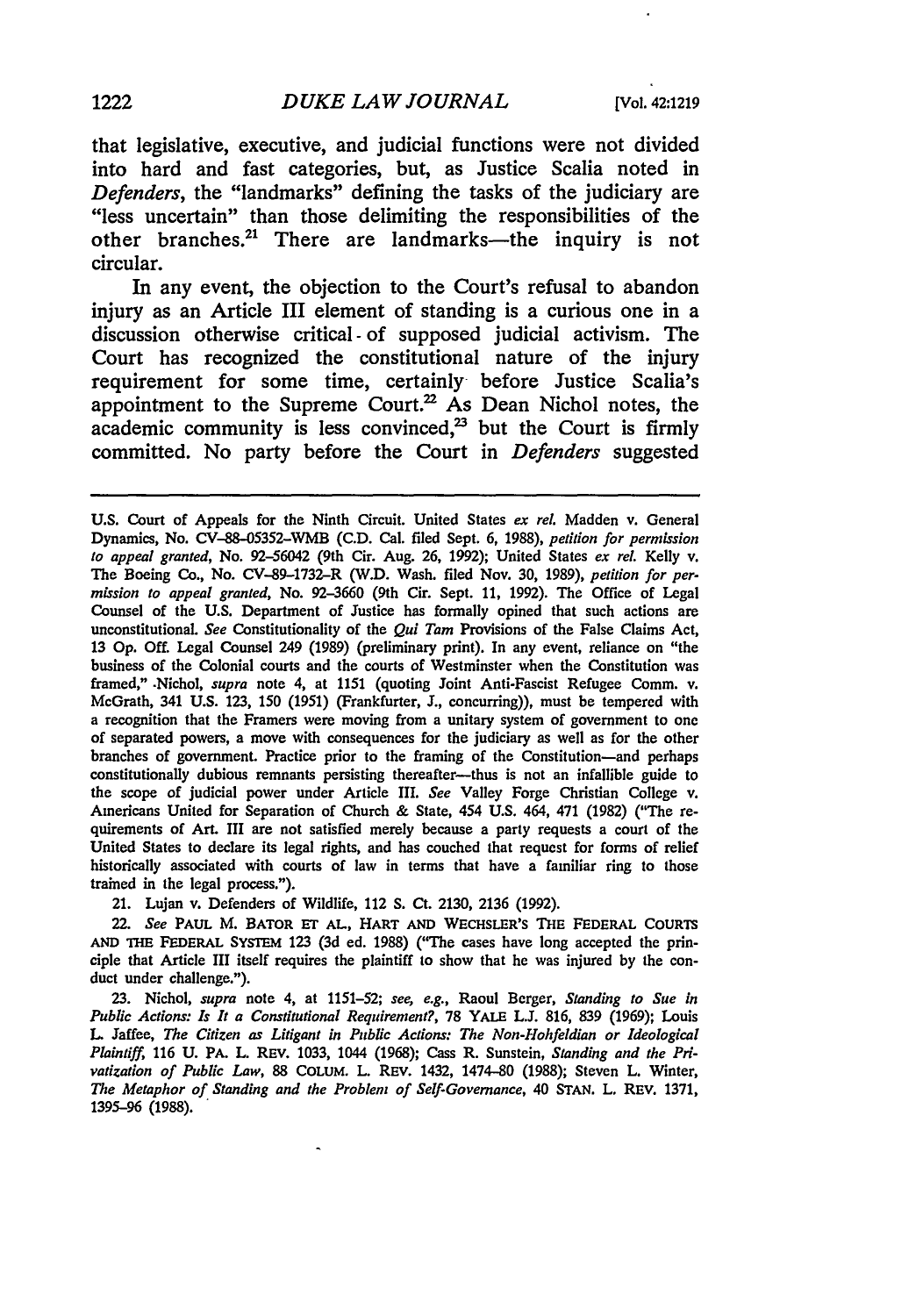abandoning the requirement. It certainly would have been an extraordinary adventure in judicial activism for the Court suddenly to change directions, overrule numerous precedents, and announce, uninvited, that it no longer regarded the injury requirement as an Article III restriction.

Dean Nichol's next criticism is, like the foregoing one, more a criticism of the Court's standing jurisprudence in general than of the *Defenders* opinion in particular. Invoking Hindu philosophy and Nietzsche, he notes that the task of defining injury is "amorphous, complex, and value-laden."<sup>24</sup> Although it is easier to define injury in some cases than in others, the occasional difficulty of the enterprise is hardly reason to abandon it altogether-to throw up one's hands and announce that an injury standard "can have no ascertainable meaning."<sup>25</sup> As the Court has explained, "[t]he absence of precise definitions **...** hardly leaves courts at sea in applying the law of standing."<sup>26</sup> As is the case whenever the Court defines a legal requirement, "the standing concepts have gained considerable definition from developing case law."27 A lawyer looking at that caselaw will learn that the injury must be "distinct and palpable,"<sup>28</sup> "concrete,"<sup>29</sup> "certainly impending,"<sup>30</sup> "real and immediate, $"^{31}$  and "actual or imminent, not 'conjectural' or 'hypothetical.' $1.32$  To be sure, these are not objectively verifiable, self-defining terms in some philosophical sense. They are, however, reasonably precise guidelines of the sort common to the lawyer's craft.

As the Court has explained, any effort to flesh out the concept of injury and other standing principles must be based on "reference to the Art. III notion that federal courts may exercise power 'only in the last resort, and as a necessity,' and only when

29. Schlesinger v. Reservists Comm. to Stop the War, 418 U.S. 166, 176-78 (1974).

30. Babbitt v. United Farm Workers, 442 U.S. 289, 298 (1979).

31. City of Los Angeles v. Lyons, 461 U.S. 95, 101-02 (1983); O'Shea v. Littleton, 414 U.S. 488, 494 (1974).

32. Whitmore v. Arkansas, 495 U.S. 149, 155 (1990) (quoting *Lyons,* 461 U.S. at 101-02).

<sup>24.</sup> Nichol, *supra* note 4, at 1154-55, 1157.

<sup>25.</sup> *Id.* at 1157-58.

<sup>26.</sup> Allen v. Wright, 468 U.S. 737, 751 (1984).

<sup>27.</sup> *Id.*

<sup>28.</sup> Gladstone, Realtors v. Village of Bellwood, 441 U.S. 91, 100 (1979) (quoting Warth v. Seldin, 422 U.S. 490, 501 (1975)).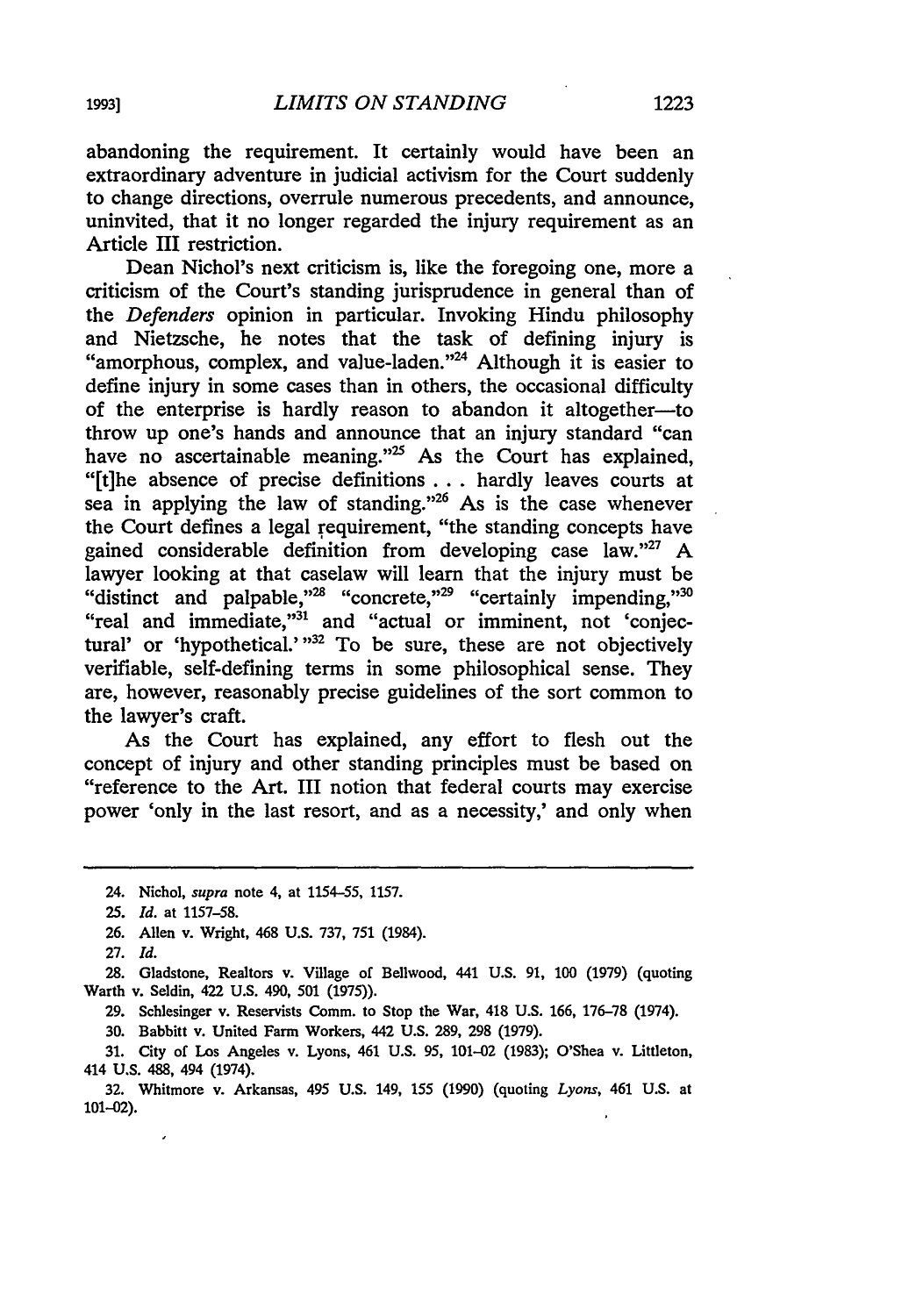adjudication is 'consistent with a system of separated powers and [the dispute is one] traditionally thought to be capable of resolution through the judicial process.' <sup>33</sup> Dean Nichol greets this enterprise with skepticism, but that is to be expected given his view that the injury requirement is not found in Article III in the first place. The need to insist upon meaningful limitations on what constitutes injury for standing purposes—regardless of what the Hindus or Nietzsche have to say about it-flows from an appreciation of the key role that injury plays in restricting the courts to their proper function in a limited and separated government.<sup>34</sup> If you do not recognize that role—if you think, as Dean Nichol does, that the Framers were being "obviously circular" when they "generally supposed" that the jurisdiction of the federal courts "was constructively limited to cases of a Judiciary nature"<sup>35</sup>—then you will fail to understand why the concept of injury must be delimited and therefore not appreciate the principle guiding the Court's developing caselaw.

The conclusion that the plaintiff in *Defenders* failed to satisfy the basic Article III requirement of showing injury in fact followed from the Court's prior precedents.<sup>36</sup> The only concrete and specific showing of injury made by Defenders of Wildlife was that, years before, two of its members had visited areasspecifically, the habitats of the Nile crocodile and Asian leopard-allegedly affected by funded projects. Since the plaintiff sought prospective relief, not damages, any past injury arising from these visits was insufficient to establish standing.<sup>37</sup> As to the future injury, the affiants could claim no more than that they desired to revisit the areas at some point and were concerned that

**<sup>33.</sup>** Allen v. Wright, 468 **U.S. 737, 752** (1984) (citations omitted).

*<sup>34.</sup> See* Center for Auto Safety v. Thomas, 847 F.2d 843, 883 **(D.C.** Cir.) (en bane) (Silberman, **J.)** ("[W]e must be careful to delineate the 'distinct and palpable' injury suffered lest we turn the injury component of Article III into a paper barrier and there**by** convert the federal judiciary into a referee of political disputes."), *reh'g granted and opinion vacated,* **856** F.2d 1557 (D.C. Cir. 1988).

**<sup>35.</sup>** 2 RECORDS, *supra* note 18, at 430; *see* Nichol, *supra* note 4, at 1150.

**<sup>36.</sup>** I agree with Professor Pierce's discussion of the treatment of standing based on "procedural injury" in the majority opinion. Pierce, *supra* note **5,** at 1184-86. Indeed, the plaintiff in *Defenders* did not even press a claim of standing based solely on such an injury, apart from the claimed injury in fact. *See* Respondent's Brief at 35 n.10, Petitioners' Reply Brief at 2, Lujan v. Defenders of Wildlife, 112 **S.** Ct. 2130 (1992) (No. 90-1424).

<sup>37.</sup> *See* City of Los Angeles v. Lyons, 461 **U.S. 95, 106** n.7 (1983).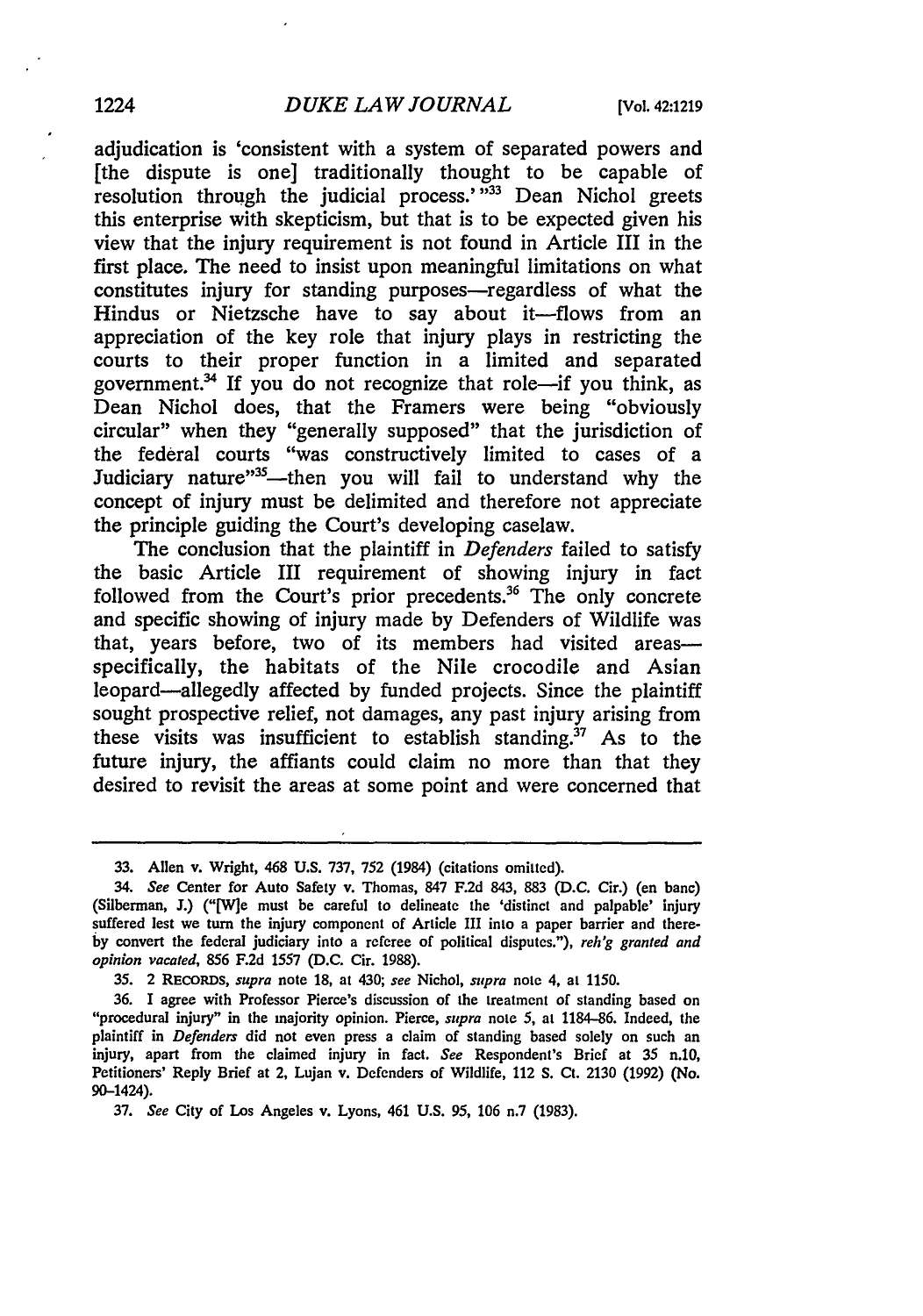if the pertinent federal agencies failed to consult as required by the Endangered Species Act, they might suffer harm-that is, an absence of Nile crocodiles or Asian leopards-were they to return. This is precisely the sort of "conjectural" or "hypothetical" harm the Court has held to be insufficient to establish standing.<sup>38</sup> As the Court has explained, "[a]llegations of possible future injury do not satisfy the requirements of Art. III."39

Perhaps recognizing this difficulty, Professor Pierce argues that "the Court should not require evidentiary proof of particularized injury as a prerequisite to judicial review of all agency actions, $v^{\prime\prime}$ and surmises that "[a]t any given point in time, many people have specific plans to visit the habitat of the Nile crocodile and the Asian leopard, and most would be happy to submit an affidavit as a member of Defenders of Wildlife."<sup>41</sup> I am not as sure about the latter point as Professor Pierce is; if there really are "many people" with such specific plans who are members of the plaintiff's organization, it is not unreasonable to wonder why the organization relied on such weak affidavits. More importantly, the Supreme Court has emphasized that "[i]t will not do to 'presume' the missing facts" needed to establish standing.42 As the Court has frequently reiterated, standing allegations "must be true and capable of proof at trial;"43 it is not enough to rest on the pleadings." "It is a long-settled principle that standing cannot be 'inferred argumentatively from averments in the pleadings,' ... but rather 'must affirmatively appear in the record.' "<sup>45</sup> Standing is, after all, a constitutional requirement. Assuming standing on the basis of the pleadings would be tantamount to assuming Article III jurisdiction. The proper approach is just the

38. Whitmore v. Arkansas, 495 U.S. 149, 155 (1990).

- 40. Pierce, *supra* note 5, at 1175-76.
- 41. *Id.* at 1177.
- 42. Lujan v. National Wildlife Fed'n, 497 U.S. 871, 889 (1990).
- 43. United States v. SCRAP, 412 U.S. 669, 689 (1973).

44. *See National Wildlife Fed'n,* 497 U.S. at 889; Gwaltney of Smithfield, Ltd. v. Chesapeake Bay Found., 484 U.S. 49, 66 (1987); Warth v. Seldin, 422 U.S. 490, 501-02 (1975); *see also* Land v. Dollar, 330 U.S. 731, 735 n.4 (1947) ("When a question of the District Court's jurisdiction is raised, . . . the court may inquire, by affidavits or otherwise, into the facts as they exist.").

45. FW/PBS, Inc. v. City of Dallas, 493 U.S. 215, 231 (1990) (quoting Grace v. American Central Ins. Co., 109 U.S. 278, 284 (1883); Mansfield **C.** & L.M.R. Co. v. Swan, 111 U.S. 379, 382 (1884)).

<sup>39.</sup> *Id.* at 158.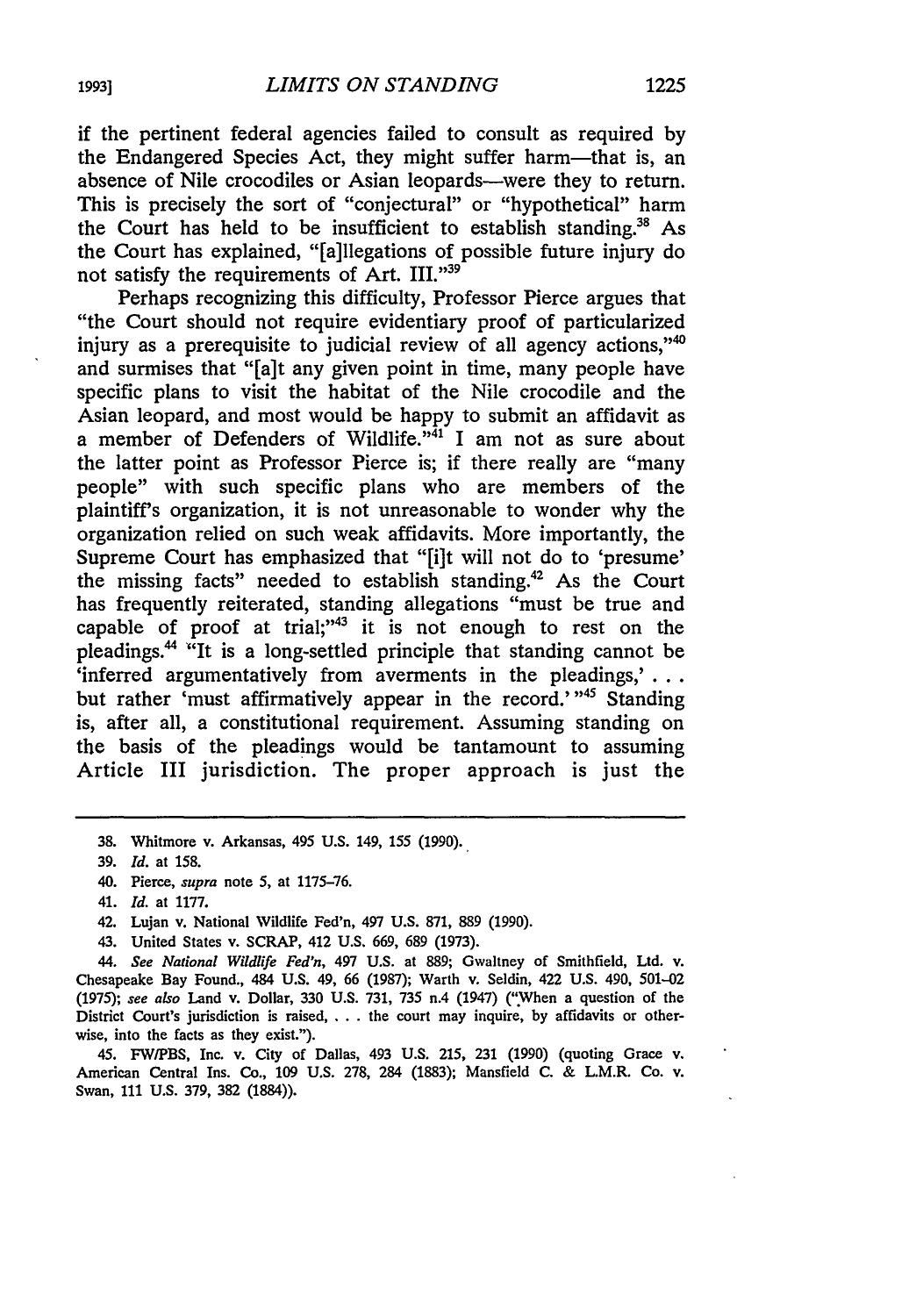opposite-to "presume that federal courts lack jurisdiction 'unless "the contrary appears affirmatively from the record."' "46

Dean Nichol's proposed solution to the occasional difficulties in defining injury-that is, leaving it to Congress-could only come from one who, like Dean Nichol, does not regard this as a constitutional problem in the first place. If, as the Court has repeatedly reiterated, the standing requirement is a constitutional limitation on the jurisdiction of the federal courts, it is a limitation that Congress as well as the courts must respect. The Court has said so in the plainest possible terms:

Congress may, **by** legislation, expand standing to the full extent permitted **by** Art. III, thus permitting litigation **by** one "who otherwise would be barred **by** prudential standing rules." In no event, however, may Congress abrogafe the Art. III minima: **A** plaintiff must always have suffered "a distinct and palpable injury to himself," that is likely to be redressed if the requested relief is granted.47

**If** Congress directs the federal courts to hear a case in which the requirements of Article III are not met, that Act of Congress is unconstitutional. *Defenders* is apparently the first Supreme Court case to so hold because of lack of Article III standing,<sup>48</sup> but the conclusion that Article III limits congressional power can hardly be regarded as remarkable.

<sup>46.</sup> Renne v. Geary, 111 **S.** Ct. 2331, 2336 (1991) (quoting Bender v. Williamsport Area Sch. Dist., 475 U.S. 534, 546 (1986); King Bridge Co. v. Otoe County, 120 U.S. 225, **226 (1887)).**

<sup>47.</sup> Gladstone, Realtors v. Village of Bellwood, 441 U.S. 91, 100 (1979) (quoting *Warth,* 422 U.S. at *501); see also* Valley Forge Christian College v. Americans United for Separation of Church **&** State, 454 U.S. 464, 488 n.24 (1982) ("Neither the Administrative Procedure Act, nor any other congressional enactment, can lower the threshold requirements of standing under Art. IIl.").

<sup>48.</sup> At least *Defenders* is the first holding to **be** accompanied **by** an opinion. The three-judge district court in McClure v. Carter, **513** F. Supp. **265 (D.** Idaho), *affd,* 454 **U.S. 1025 (1981),** rejected on standing grounds a **U.S.** senator's challenge to a judicial appointment, even though an Act of Congress specifically gave "[a]ny Member of Congress" the right to bring such a suit challenging the particular appointment. *Id.* at **266** n.1. After concluding that the plaintiff lacked standing because of lack of injury, the court held that the language of the statute could not alter that conclusion: "It is difficult to see how this statute may, consistent with article **11,** confer upon a senator or member of the House of Representatives a 'right' to seek a decision from a federal court that such a senator or member of the House would otherwise **be** powerless to procure." *Id.* at **271.**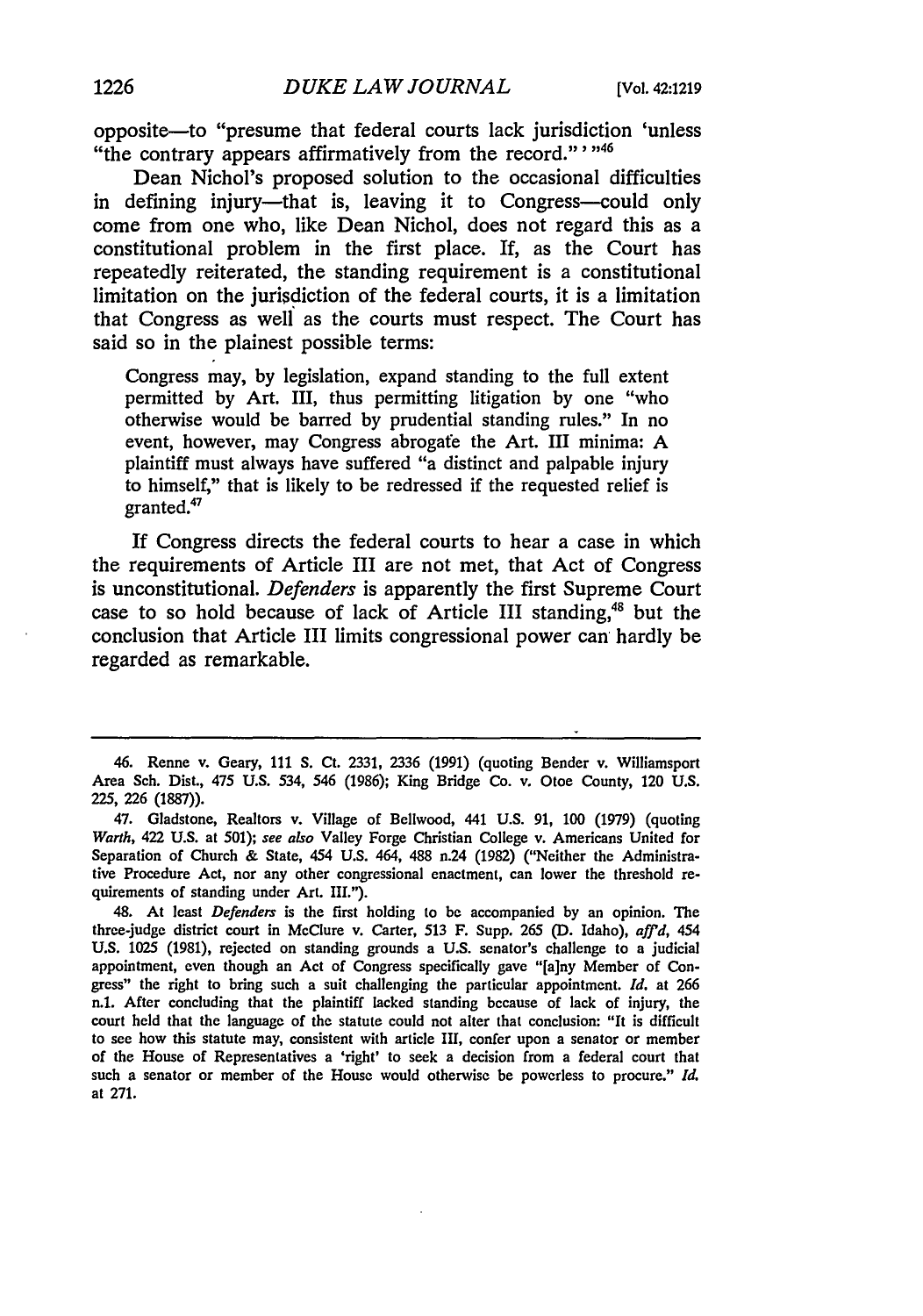On the other hand, a holding that Congress may override the injury limitation of Article III would have been both remarkable and particularly unfortunate in *Defenders,* because there is no indication that Congress embarked on such an ambitious undertaking when it enacted the Endangered Species Act. The citizen suit provision does indeed authorize "any person" to bring suit and defines "person" in a manner that includes organizations such as the plaintiff in *Defenders.49* Under normal principles of statutory interpretation, however, such a broad statutory grant should be construed in a manner consistent with constitutional limitations, including the Article III limitation that only those who suffer actual injury have standing to sue.<sup>50</sup> Congress made this limitation explicit in other citizen suit provisions, which is why-contrary to the concerns Professor Pierce expresses<sup>51</sup>—those other provisions do not even pose the conceptual problem presented **here.52 Al**though the citizen suit provision in the Act lacks such an explicit limitation, there is no indication that Congress thought it was departing from the usual citizen suit pattern to test the limits of its constitutional powers.<sup>53</sup>

51. Pierce, *supra* note 5, at 1188-89.

52. For example, the citizen suit provision in the Clean Water Act authorizes "any citizen" to bring suit and defines "citizen" as "a person or persons having an interest which is or may be adversely affected." 33 U.S.C. § 1365(g) (1988). As the Court explained in Middlesex County Sewerage Auth. v. National Sea Clammers Ass'n, 453 U.S. 1 (1981), "[i]t is clear from the Senate Conference Report that this phrase was intended by Congress to allow suits by all persons possessing standing under this Court's decision in Sierra Club v. Morton, 405 U.S. 727 (1972)." *Id.* at 16; *see* Gwaltney of Smithfield, Ltd. v. Chesapeake Bay Found., 484 U.S. 49, 70-71 (1987) (Scalia, J., concurring in part and concurring in the judgment) (finding citizen suit provision of Clean Water Act embodies constitutional requirement of injury).

*53. See* Defenders of Wildlife v. Hodel, 851 F.2d 1035, 1045 (8th Cir. 1988) (Bowman, J., dissenting) (declining "to attribute to Congress the unexpressed intent to dispense with standing requirements entirely .... Surely Congress did not intend this provision to be read in a vacuum, without regard to constitutional limitations"), *rev'd sub nom.* Lujan v. Defenders of Wildlife, 112 **S.** Ct. 2130 (1992). In *Defenders,* the government argued that the case did not even arise under the citizen suit provision. That provision authorizes suits against those "alleged to be in violation" of the Endangered Species Act, 16 U.S.C. § 1540(g)(1)(A) (1988), and an erroneous interpretation of the Act-the gravamen of the plaintiff's complaint in *Defenders-is* not itself a "violation" of the Act. The suit is instead properly viewed as arising under the Administrative Procedure Act, which limits suit to those who are "adversely affected or aggrieved" by the action in

<sup>49.</sup> **16 U.S.C.** § 1540(g)(1) (1988); 16 **U.S.C.A.** § 1532(13) (West Supp. 1993).

*<sup>50.</sup> See, e.g.,* Edward J. DeBartolo Corp. v. Florida Gulf Coast Bldg. and Constr. Trades Council, 485 U.S. 568, 575 (1988); NLRB v. Catholic Bishop of Chicago, 440 U.S. 490, 499-501 (1979).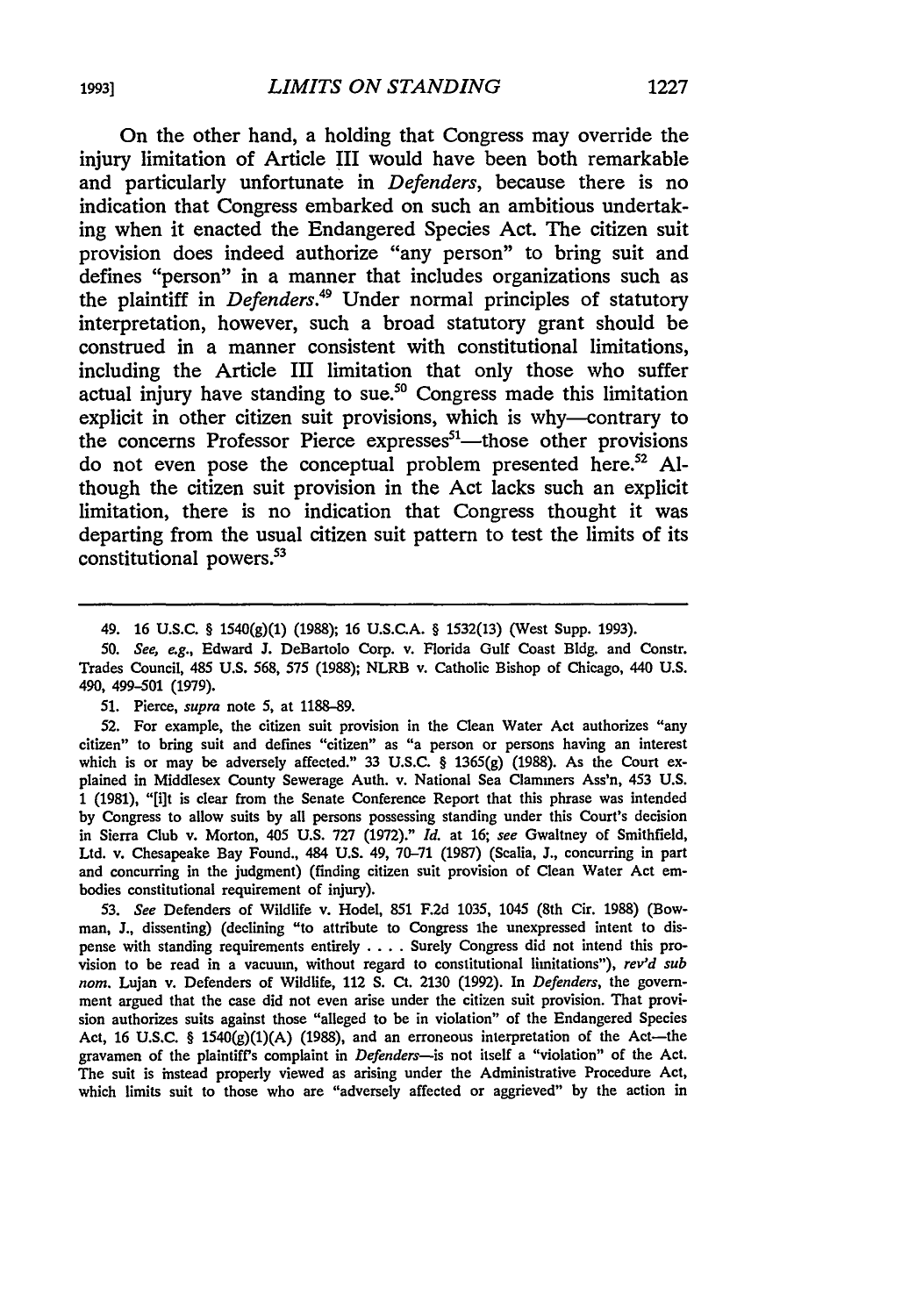The Court has recognized that the requisite Article III injury "may exist solely **by** virtue of 'statutes creating legal rights, the invasion of which creates standing.'<sup>"54</sup> The Court in *Defenders* explained that its prior cases applying this principle were consistent with the injury in fact requirement, because in those cases the statutes in question elevated injuries that were not previously legally cognizable to the status of legally enforceable rights.<sup>55</sup> The Endangered Species Act, however, is not a "statute[] creating legal rights."56 The substantive provision at issue in *Defenders* simply requires consultation among federal agencies; it does not **by** its terms confer legal rights on private persons.<sup>57</sup> Nor does the citizen suit provision<sup>58</sup> create rights the invasion of which creates standing; it simply authorizes suit to vindicate rights which must be found elsewhere.<sup>59</sup> As stated above, the consultation provisions which the plaintiff in *Defenders* invoked create no such rights.<sup>60</sup>

*54. Defenders,* 112 S. Ct. at 2145 (quoting Warth v. Seldin, 422 U.S. 490, 500 (1975)); *see also* Linda **R.S.** v. Richard D., 410 U.S. 614, 617 n.3 (1973).

*55. See Defenders,* 112 S. Ct. at 2145-46 (discussing Trafficante v. Metropolitan Life Ins. Co., 409 U.S. 205 (1972) and Hardin v. Kentucky Utils. Co., 390 U.S. 1 (1968)).

*56. See id.* at 2145 (quoting *Warth,* 422 U.S. at 500 (quoting *Linda R.S.,* 410 U.S. at 617 n.3)).

57. 16 U.S.C. § 1536(a)(2) (1988).

**58.** Id. § 1540(g).

*59. See Defenders,* 112 **S.** Ct. at 2147 (Kennedy and Souter, JJ., concurring in part and concurring in the judgment) (stating that citizen suit provision "does not of its own force establish that there is an injury in 'any person' by virtue of 'any violation'"); see also Valley Forge Christian College v. State, 454 **U.S.** 464, 488 n.24 (1982) (noting that Administrative Procedure Act provision authorizing any person "adversely affected or aggrieved" by agency action to bring suit does not create legal rights).

60. Contrary to Professor Pierce's concern, nothing in *Defenders* casts doubt on the constitutionality of the Freedom of Information Act (FOIA). Pierce, *supra* note 5, at 1189-90. Under FOIA, every person is given a right of access to nonexempt government documents. When an agency wrongfully denies an individual's FOIA request, that particular individual has suffered injury in fact under Article III and has standing to sue in federal court to redress that injury. FOIA authorizes just such a suit. Another individual who has not made a disclosure request, and therefore has not suffered a wrongful denial, has not been injured and does not have standing to sue, even if he would like to have access to the same documents. *See* Public Citizen v. United States Dep't of Justice, 491 **U.S.** 440, 449-50 (1989) (Parties establish standing under FOIA by showing that "they sought and were denied specific agency records . . . The . . . fact that numerous other citizens might request the same information ... [does not mean] that those who have been denied access do not possess a sufficient basis to sue.").

question-i.e., those whose injury "falls within the 'zone of interests' sought to be protected by statutory provisions whose violation forms the legal basis for his complaint." 5 U.S.C. § 702 (1988); *see* Lujan v. National Wildlife Fed'n, 497 U.S. 871, **883** (1990).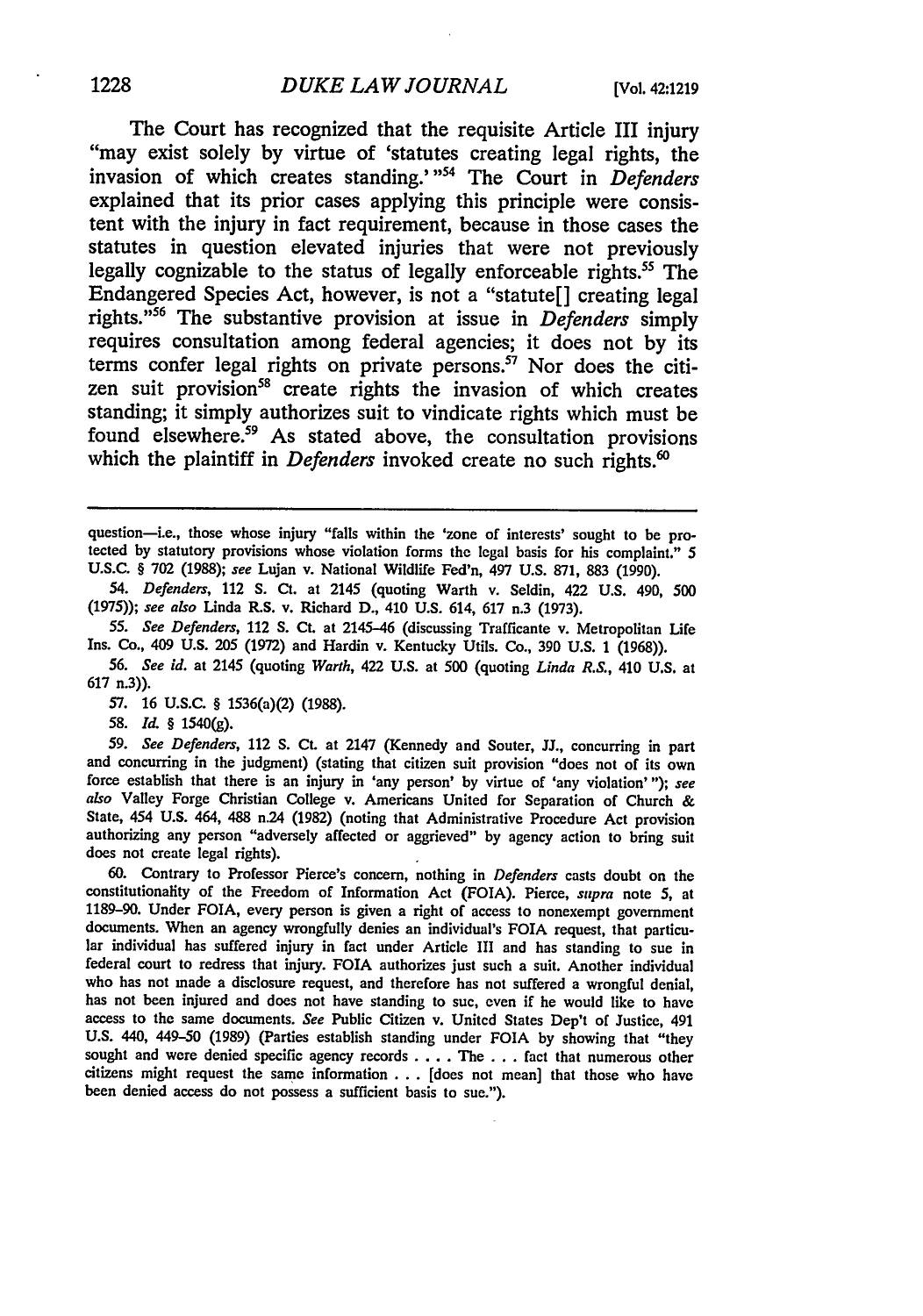Recognizing that Article III is a constraint on Congress's power to assign matters to the federal courts is not the assault on "legislative supremacy" that Professor Pierce bemoans.<sup>61</sup> In the first place, the legislature is not supreme in our system of government—the Constitution is. Holding a statute unconstitutional because it transgresses Article III is nothing more than a recognition of that principle-a principle the Supreme Court has felt obligated to defend since the first case holding an Act of Congress unconstitutional under Article III. That case was, of course, *Marbury v. Madison,2* and although at the time some regarded Chief Justice Marshall's opinion as an assault on legislative supremacy, it since has been recognized as the cornerstone of the constitutional rule of law.

More specifically, it is worth noting that a standing decision such as *Defenders* in no way inhibits Congress from pursuing substantive objectives. When a court finds that an Act of Congress violates, for example, the First Amendment, "legislative supremacy" is indeed restricted, for Congress cannot do what it sought to do. A standing decision simply means that Congress cannot enlist the federal courts in its enterprise-and even then, it cannot do so only because the specific plaintiff invoking the courts' authority lacks the requisite injury. Congress is "perfectly free to cut off funding for the Aswan Dam or Mahaweli River projects if it concludes those projects threaten endangered species. It also can exercise its oversight power if it believes agencies are not consulting adequately about such effects. The one thing it may not do is ask the courts in effect to exercise such oversight responsibility at the behest of any John Q. Public who happens to be interested in the issue.

Viewed in this light, standing-like other doctrines of judicial self-restraint--compels the other branches of government to do a better job in carrying out their responsibilities under the Constitution. By properly contenting itself with the decision of actual cases or controversies at the instance of someone suffering distinct and palpable injury, the judiciary leaves for the political branches the generalized grievances that are their responsibility under the Constitution. Far from an assault on the other branches, this is an in-

**<sup>61.</sup>** Pierce, *supra* note **5,** at 1201.

**<sup>62.</sup> 5 U.S. (1** Cranch) **137 (1803).**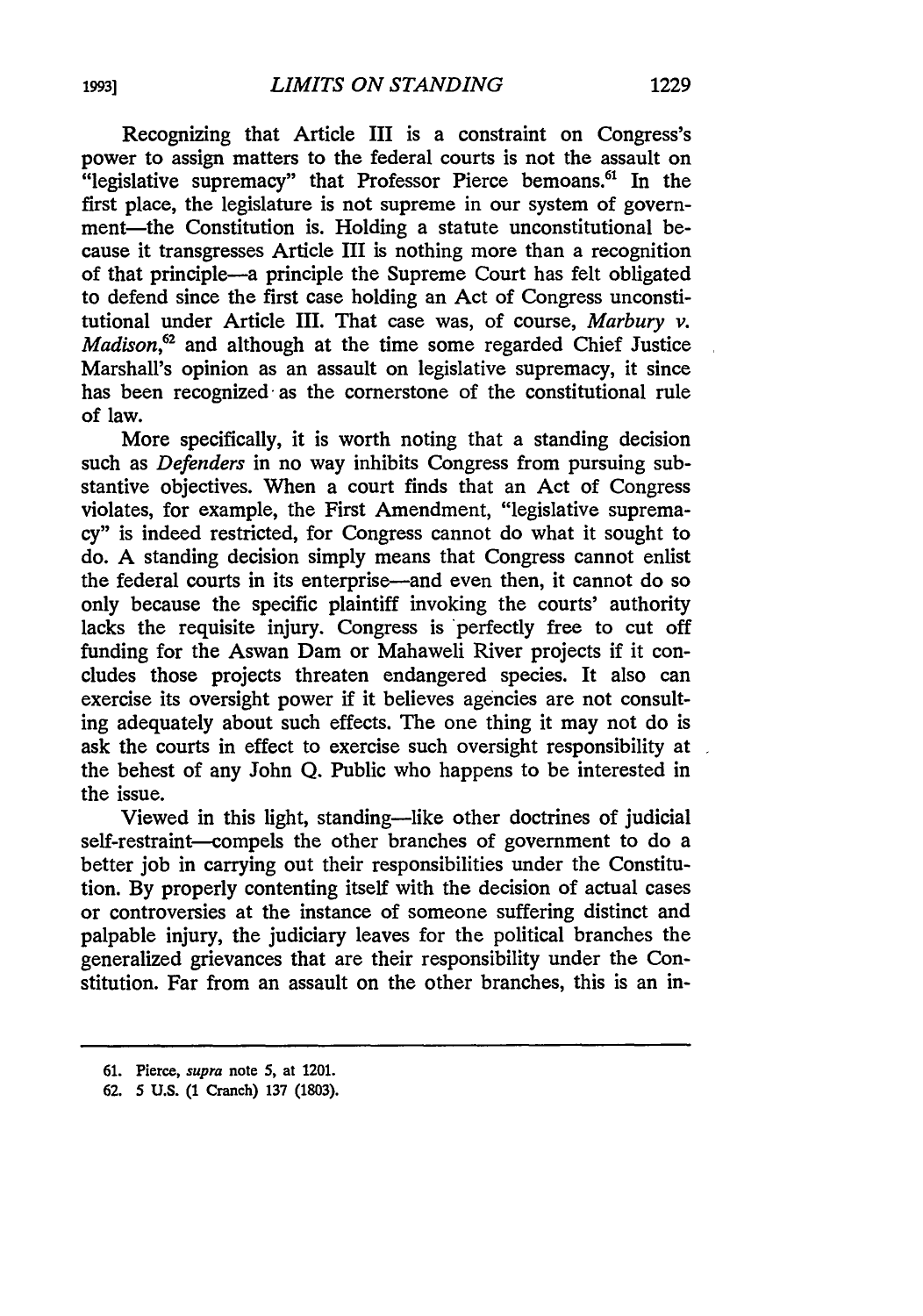sistence that they are supreme within their respective spheres, protected from intrusion-however welcome or invited-of the judiciary.

Separation of powers is a zero-sum game. If one branch unconstitutionally aggrandizes itself, it is at the expense of one of the other branches. Dean Nichol loses sight of this reality in criticizing Justice Scalia's invocation of the "take Care" clause of Article II. According to Dean Nichol, "a challenged legislative or judicial action either unconstitutionally abrogates executive power or it does not. It should make little difference what sort of plaintiff seeks to trigger the incursion."<sup>63</sup> The Article III standing requirement that the judiciary act only at the behest of a plaintiff suffering injury in fact, however, ensures that the court is carrying out *its* function of deciding a case or controversy, rather than fulfilling the *executive's* responsibility of taking care that the laws be faithfully executed. We accept the judiciary's displacement of the democratically elected branches when necessary to decide an actual case; Dean Nichol would seem to make a virtue of this necessity by jettisoning the injury in fact requirement for Article III standing.

Standing is an apolitical limitation on judicial power. It restricts the right of conservative public interest groups to challenge liberal agency action or inaction, just as it restricts the right of liberal public interest groups to challenge conservative agency action or inaction.64 It precludes Congress from assigning a right to sue to those without injury whether the statutory interest sought to be judicially enforced is perceived as liberal or conservative. The relatively recent growth of conservative public interest groups, and the even more recent change in presidential administrations, should set the stage for rethinking the facile assumption that standing cloaks a political agenda. It does derive from and promote a conception that judicial power is properly limited in a democratic society. That leaves greater responsibility to the po-

**<sup>63.</sup>** *See* Nichol, *supra* note 4, at 1163-64.

<sup>64.</sup> As one commentator has noted, "courts favorably disposed toward the New Deal reformation developed doctrines of standing, ripeness, and reviewability largely to insulate agency decisions from judicial intervention. Such doctrines were used enthusiastically by judges associated with the progressive movement and the New Deal, most prominently Justices Brandeis and Frankfurter .**. .** .This view has enjoyed a kind of renaissance in recent years, though from judges with a quite different political orientation." Sunstein, *supra* note **23,** at **1437-38.**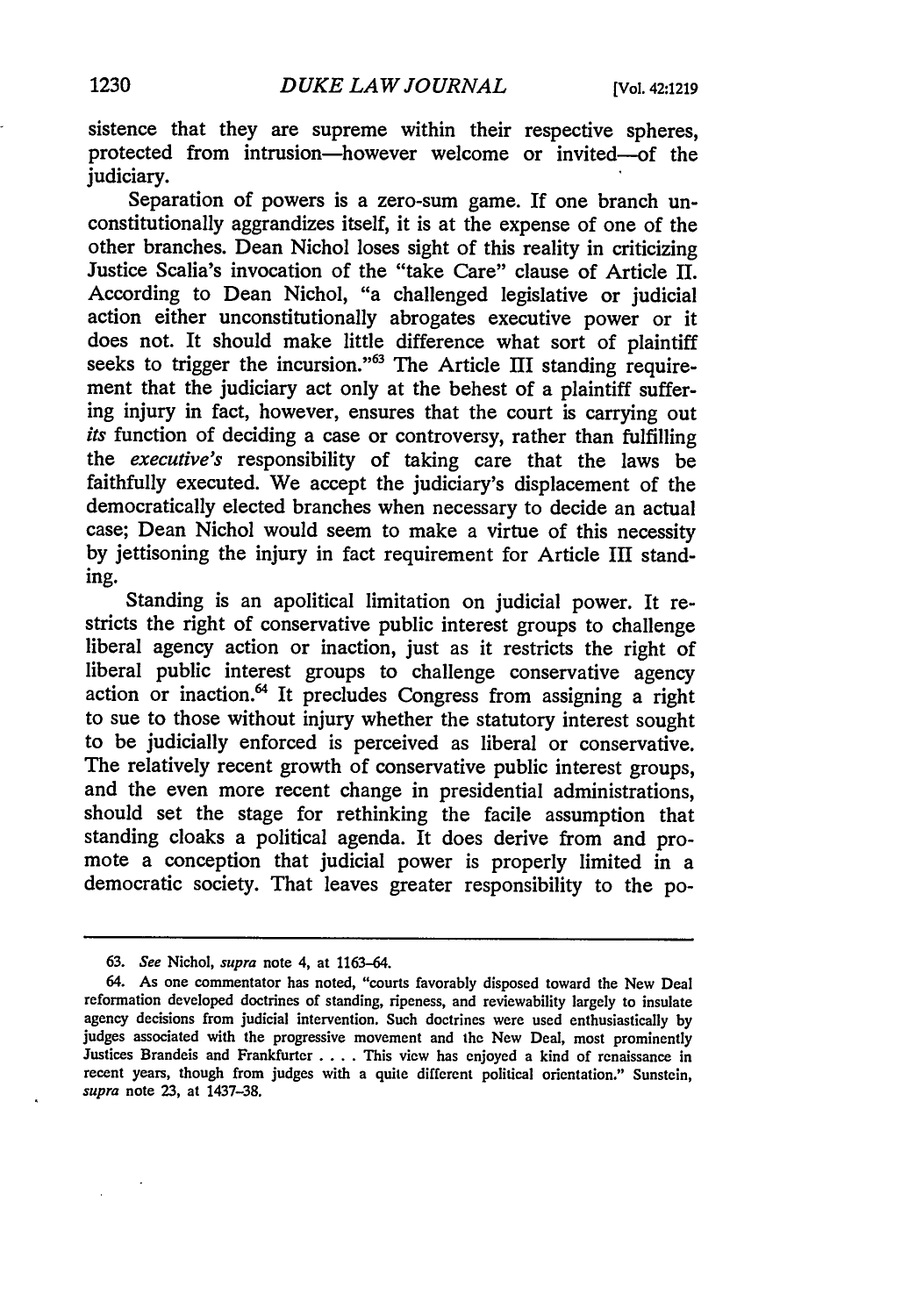litical branches of government-however they are inclined. To the extent that is a political agenda, it is the one the Framers enshrined in the Constitution.

Professor Pierce makes a subtler point. He argues that the Court's standing jurisprudence favors regulated entities over those who benefit from regulation; because the former can readily show concrete injury while the latter will have a more difficult time doing so.<sup>65</sup> The extent to which this may distort judicial intervention in the administrative process, however, should not be exaggerated.<sup>66</sup> The Court has not revisited the proposition that "[a]esthetic and environmental well-being, like economic well-being, are important ingredients of the quality of life in our society, and the fact that particular environmental interests are shared by the many rather than the few does not make them less deserving of legal protection through the judicial process."<sup>67</sup>

What the Court *has* done is rule, for example, that a plaintiff who alleges only that she uses land "in the vicinity of" a 2,000,000-acre area--only 4500 acres of which are affected by the challenged action-has not adequately shown that she is among those injured by the action, $68$  and that a plaintiff who alleges she might visit certain areas sometime in the future has not shown injury from an agency's failure to consult about possible effects of funding decisions on endangered species in that area.<sup>69</sup> Far from indicating "a transformation in the law of standing,"<sup>70</sup> such decisions are a natural response to efforts to render the standing limitations meaningless.

The consequences of accepting the proposition that injury in fact is not an Article III limitation on federal court jurisdiction

- 69. Lujan v. Defenders of Wildlife, 112 **S.** Ct. 2130, 2138 (1992).
- 70. Nichol, *supra* note 4, at 1142.

<sup>65.</sup> Pierce, *supra* note 5, at 1194-95.

*<sup>66.</sup> See* Sunstein, *supra* note 23, at 1478 (noting "any such limitations [on congressional power to grant standing] should come up infrequently even if they exist").

<sup>67.</sup> Sierra Club v. Morton, 405 U.S. 727, 734 (1972). Relying on "liberal federal pleading standards," the Court also has allowed plaintiffs to amend complaints found to contain inadequate allegations of injury. Havens Realty Corp. v. Coleman, 455 U.S. 363, 377-78 (1982). This is not to say that plaintiffs may continually reformulate their theory of standing. *See* Center for Auto Safety v. Thomas, 847 F.2d 843, 877 n.2 (D.C. Cir.) (en banc) (Silberman, **J.)** ("A lawsuit is not a continuing dialogue with the judiciary in which a party may try different theories of standing until one succeeds."), *reh'g granted and opinion vacated,* 856 F.2d 1557 (D.C. Cir. 1988).

<sup>68.</sup> *See* Lujan v. National Wildlife Fed'n, 497 U.S. 871, 886-87, 889 (1990).